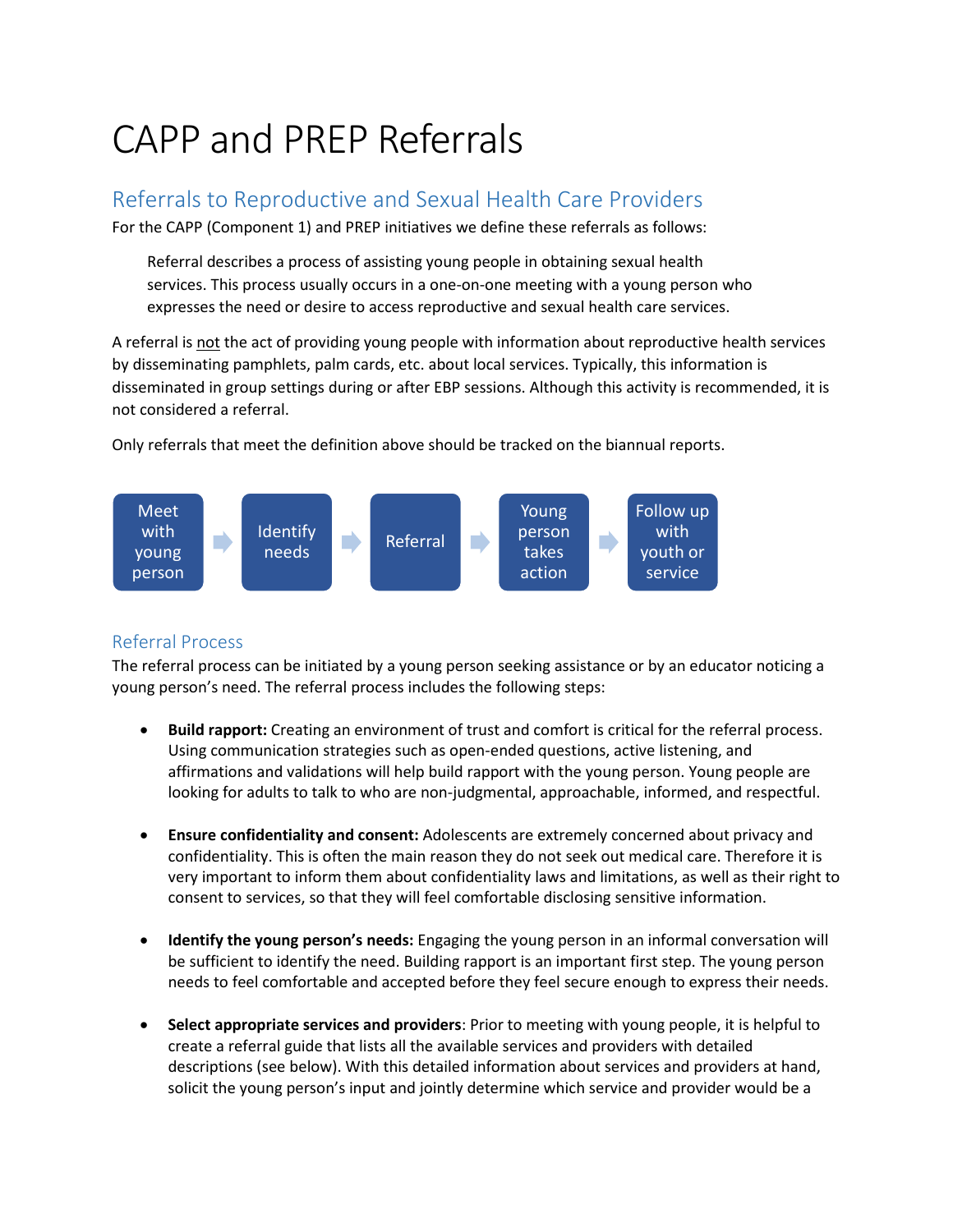good fit for them. Issues to consider are past experiences, preferences, location, transportation, and costs.

• **Make the referral:** Effective referrals involve assisting young people in scheduling appointments as well as providing information about the service and what they can expect. A verbal "walkthrough" of the visit may ease the young person's anxieties. An effective referral also includes documentation of the referral and whether the youth followed through with the appointment. Generally, it is helpful to strategize with the youth what steps they need to take to actually get to the appointment.

One strategy is known as a "warm" referral. A warm referral involves the trusted adult making the first contact with the agency either in person or by phone. Acting on behalf of the young person, the adult explains the need or reason for the appointment. This process also enables the adult to provide the youth with the name of a contact person at the organization, which will increase the student's comfort level and make it more likely that the youth keeps the appointment.

- **Follow up after the referral:** To ensure that the young person has obtained the services they need, it is important to track whether or not they followed through with the referral. There are a couple of ways to make that happen.
	- $\circ$  Set up a time to check in with the youth after the appointment in person or via phone.
	- o Ask the young person if they are comfortable signing a release of information (see below) so that you can follow up with the organization they were referred to.

### Creating a Referral Guide

Create a referral guide that lists sexual health care providers in the community. It could be as simple as a collection of organizational pamphlets or brochures, as long as important information is available:

- Health care provider name, phone number, and address
- Access information (location, transportation options, access considerations)
- General services (age range served, types of services, services for special populations)
- Reproductive and sexual health services (pregnancy and STD/HIV testing, contraception, condom availability, STD treatment, HPV vaccine, etc.)
- Cost of services (and availability of/eligibility for free services)
- Additional information (websites, minor's rights)

#### Source:

Connections for Student Success: Developing a Referral System for Sexual Health Services <http://www.connectionsforstudentsuccess.org/index.php/referral-kit-download>

## Referrals to Community Service Providers

For the CAPP (Component 2) and PREP initiatives we define these referrals as follows:

Referral is the process of assisting young people to meet their physical, social, emotional, educational, and developmental needs by connecting them to community services (such as referral types listed in bi